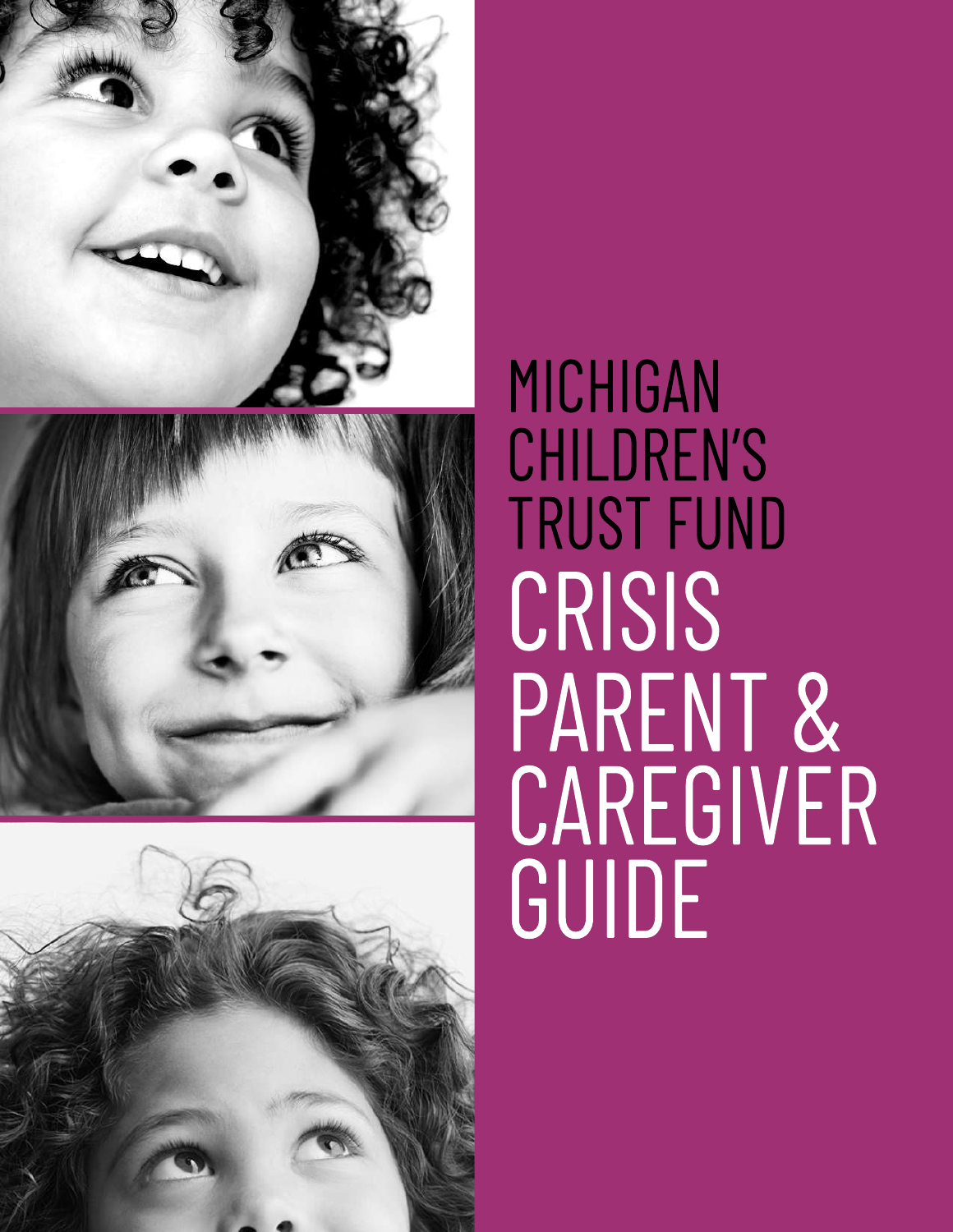# CRISIS PARENT & CAREGIVER GUIDE TABLE OF CONTENTS

| HEALTHY WAYS FOR PARENTS TO COPE  3    |  |
|----------------------------------------|--|
| HELPING CHILDREN COPE WITH A CRISIS  5 |  |
|                                        |  |
|                                        |  |
|                                        |  |



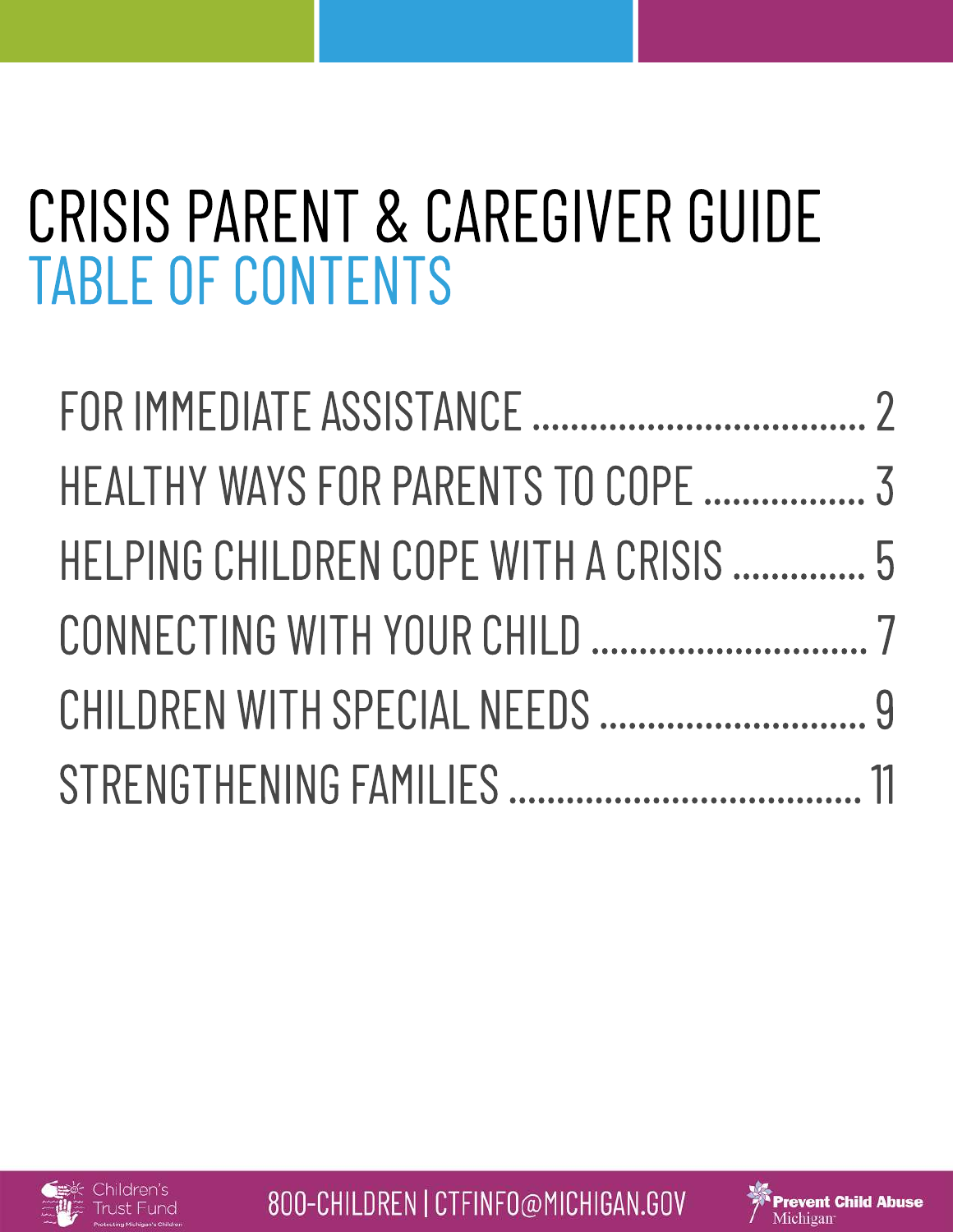# FOR IMMEDIATE ASSISTANCE

CHILD ABUSE & NEGLECT HOTLINE **1-855-444-3911**

DISASTER DISTRESS HELPLINE **1-800-985-5990**

### NATIONAL DOMESTIC VIOLENCE HOTLINE **1-800-799-7233**

## MICHIGAN 2-1-1

A one-stop connection to thousands of local agencies and resources that can *help—24hoursaday,7daysaweek.*

### **Call 211 or Text your ZIP Code to 898211 Chat Online - Click Here**

# PEER SUPPORT SPECIALIST WARMLINE

A statewide, peer-run warmline for Michiganders living with persistent mental *health conditions.* 

**Call888-PEER-753(888-733-7753) 10a.m.-2a.m.,7daysaweek**

### SUBSTANCE ABUSE & MENTAL HEALTH SERVICES ADMINISTRATION HOTLINE **1-800-985-5990orTextTalkWithUsto66746**



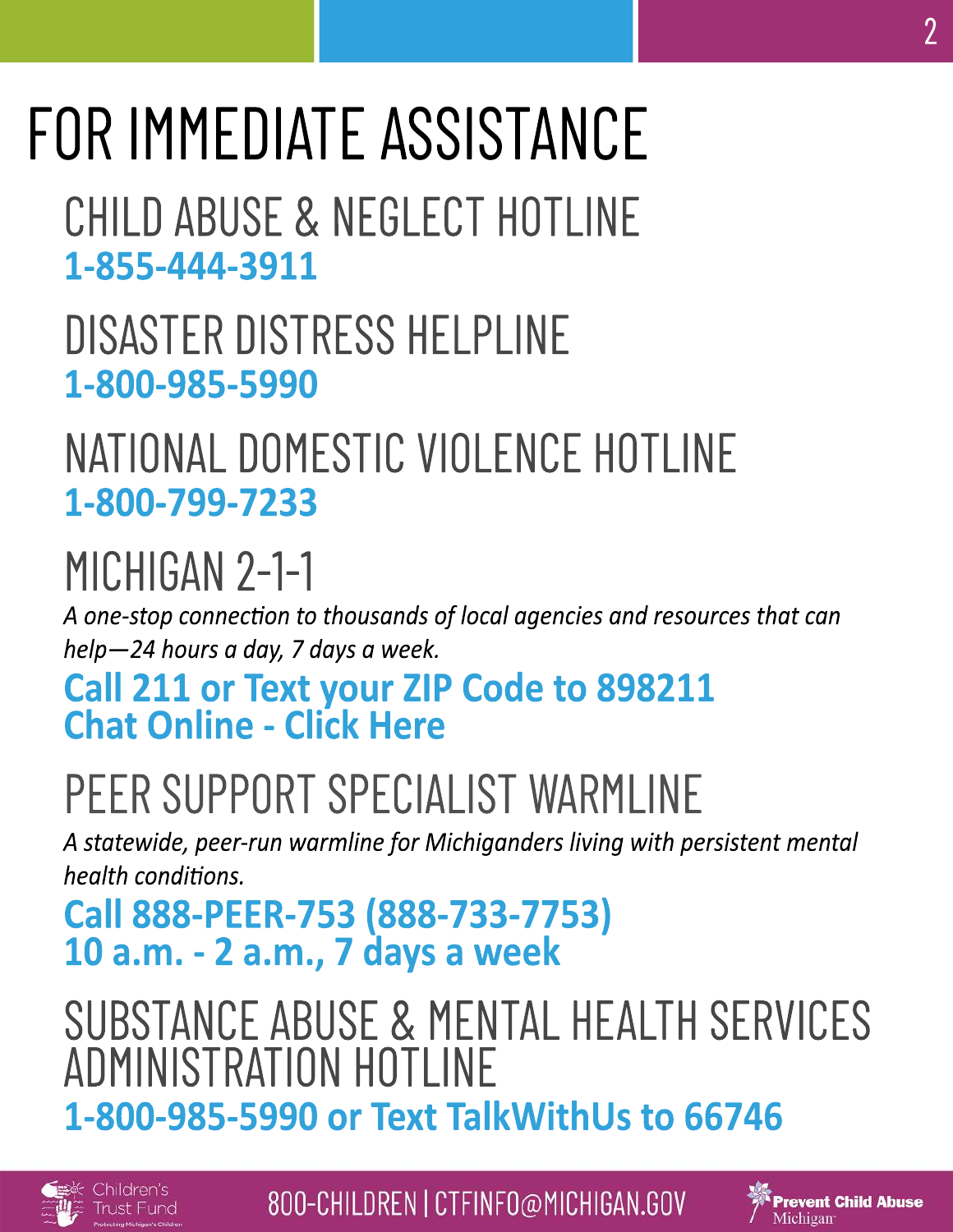# **HEALTHY WAYS FOR PARENTS TO COPE** NORMAL REACTIONS TO A CRISIS

Everyone reacts differently to stressful situations. It's important to recognize these reactions and realize they are normal. You may feel:

### **ANXIETY, FEAR**

Over your health status or the health of others.

Due to time taken off from work, loss of income, job security.

Because of the obstacles to securing essential items.

Concern over the responsibility of effectively caring for your children and others in your care.

### **ANGER, FRUSTRATION**

Because of the uncertainty of how long you will be in this situation.

Over the challenges of being stuck at home, with no time to yourself, potentially while trying to work remotely.

Due to boredom or inability to participate in work or regular activities.

If you think you were exposed to the disease because of others' negligence.

Over insufficient healthcare resources to handle a crisis.

### **HELPLESS**

Due to a lack of control over the situation.

### **LONELINESS**

Due to feeling cut off from the world, your community, and loved ones.

### DEPRESSED

Symptoms of depression include: feelings of hopelessness, changes in appetite, sleeping too little or too much.

### TEMPTATION

A desire to use alcohol or drugs to cope.

The urge to take your anger, frustration, anxiety, or sadness out on others.



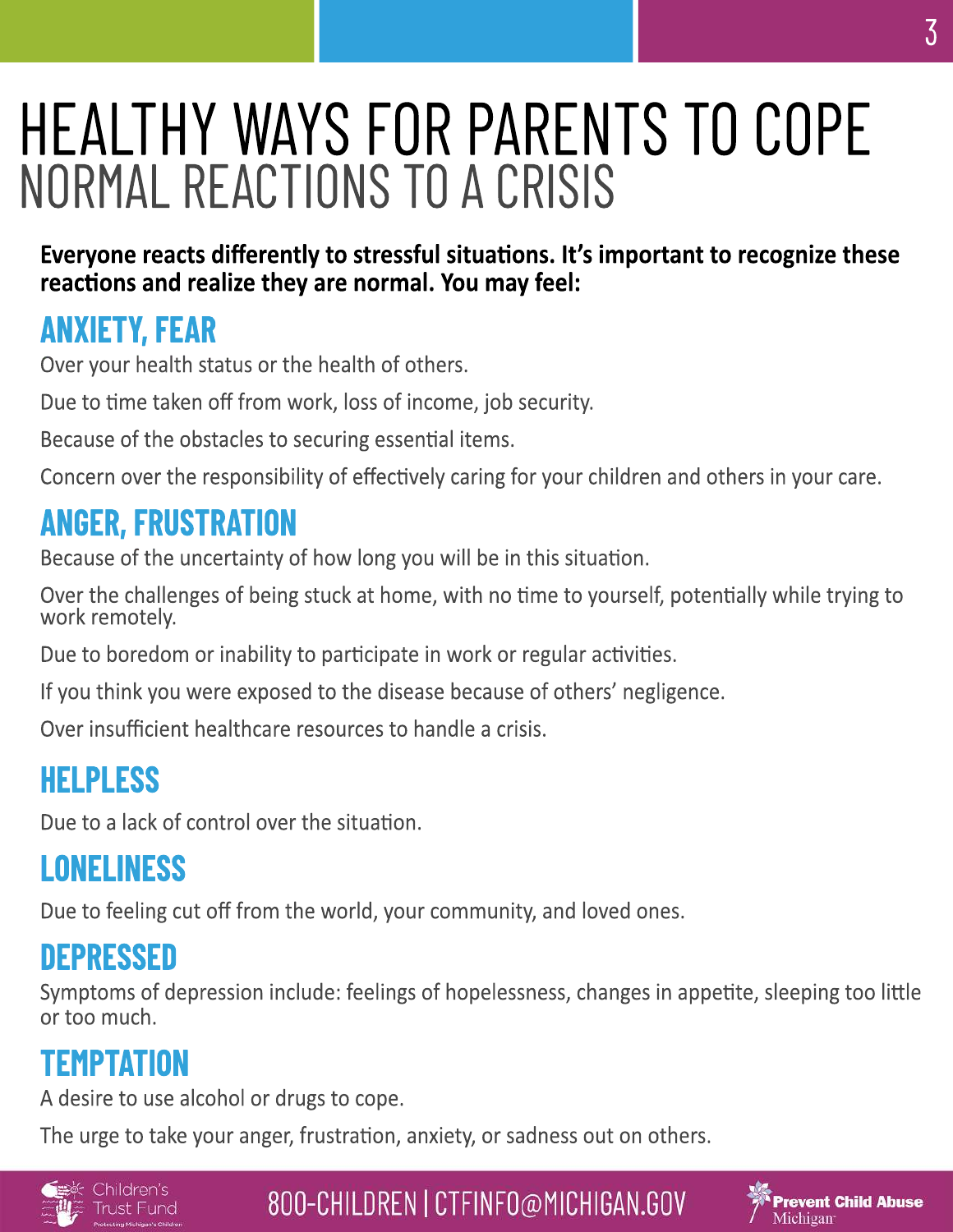# HEALTHY WAYS FOR PARENTS TO COPE MANAGING YOUR RESPONSE TO STRESS

Check out these ways to manage your response to stressful situations:

### **SET YOURSELF UP FOR SUCCESS**

Modify your daily activities to meet the current reality of your situation. Focus on what you CAN accomplish, not what you are unable to do. Celebrate the small victories, especially when it comes to your children.

### **SHOW YOURSELF COMPASSION**

Try building more compassion, not only towards others, but also towards yourself. Try to recognize self-defeating statements and replace them with more encouraging thoughts. Self-compassion is known to enhance life-satisfaction, overall psychological and emotional well-being and mood.

### EXERCISE

Study shows that people who exercised adequately may be less likely to feel as stressed out, depressed, and lonely as compared to others. Even light exercise like a short walk can make a difference.

### **INTERACT WITH FAMILY & FRIENDS**

Make it a point to have some meaningful conversations with loved ones as often as possible. If you do not have family members around and are having difficulty initiating or maintaining friendships, seek professional help from a therapist. Therapy can help you develop a better relationship with yourself which itself can reduce loneliness and in turn, can enhance other relationships. Even one good relationship can make a marked difference.

### **MAKE TIME FOR YOURSELF**

Time alone is important! Don't feel guilty for taking a walk by yourself, enjoying a warm bubble bath, or whatever makes you feel at ease. Your kids won't mind a little extra screen time.

### Remember, you are a role model for your children.<br>How you handle stressful situations will affect how your children manage their worries.

Source: The National Child Traumatic Stress Network



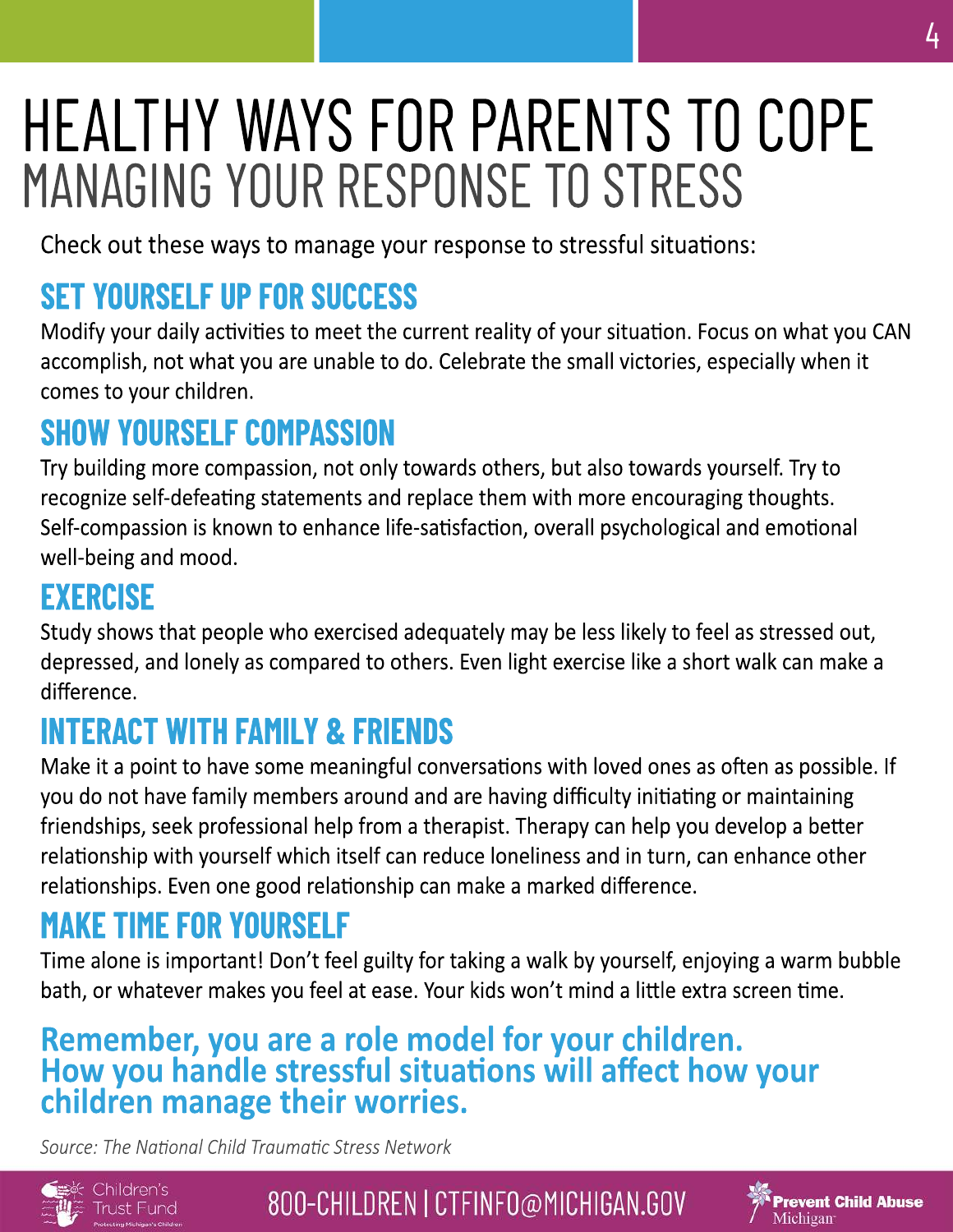# HELPINGCHILDRENCOPEWITHACRISIS WHAT TO EXPECT & HOW TO RESPOND

Regardless of your child's age, he or she may feel upset or have other strong emotions during a crisis. Some children react right away, while others may show signs of difficulty much later. How a child reacts and the common signs of distress can vary according to the child's age, previous experiences, and how the child typically copes with stress.

| <b>AGE</b>                    | <b>REACTIONS</b>                                                                                                                                                                                                                                                                                                         | <b>HELPFUL RESPONSES</b>                                                                                                                                                                                                                                                                                                                                                                                                                                                                                                                                                                                                                                                                                                                                   |
|-------------------------------|--------------------------------------------------------------------------------------------------------------------------------------------------------------------------------------------------------------------------------------------------------------------------------------------------------------------------|------------------------------------------------------------------------------------------------------------------------------------------------------------------------------------------------------------------------------------------------------------------------------------------------------------------------------------------------------------------------------------------------------------------------------------------------------------------------------------------------------------------------------------------------------------------------------------------------------------------------------------------------------------------------------------------------------------------------------------------------------------|
| PRE-SCHOOL<br>$(3-5)$         | • Fear of being alone, bad dreams<br>· Speech difficulties<br>• Loss of bladder/bowel control;<br>constipation, bed-wetting<br>• Change in appetite<br>• Increased temper tantrums,<br>whining, or clinging behaviors                                                                                                    | • Patience and tolerance<br>• Provide reassurance (verbal and physical)<br>· Encourage expression through play, reenactment, story-telling<br>• Allow short-term changes in sleep arrangements<br>. Plan calming, comforting activities before bedtime<br>. Maintain regular family routines<br>• Avoid media exposure                                                                                                                                                                                                                                                                                                                                                                                                                                     |
| ELEMENTARY SCHOOL<br>$(6-12)$ | • Irritability, whining, aggressive behavior<br>• Clinging, nightmares<br>· Sleep/appetite disturbance<br>• Physical symptoms (headaches,<br>stomachaches)<br>• Withdrawal from peers, loss of interest<br>• Competition for parents' attention<br>• Forgetfulness about chores and new<br>information learned at school | · Patience, tolerance, and reassurance<br>. Play sessions and staying in touch with friends through<br>• Regular exercise and stretching<br>· Engage in educational activities (workbooks, educational games)<br>• Participate in structured household chores<br>• Set gentle but firm limits<br>. Discuss the current outbreak; encourage questions & include<br>what is being done in the family/community<br>. Encourage expression through play and conversation<br>. Help family create ideas for enhancing health promotion behaviors<br>and maintaining family routines<br>. Limit media exposure, talking about what they have seen/heard<br>including at school<br>• Address any stigma or discrimination occurring and clarify<br>misinformation |
| TEENS<br>(13-18)              | • Physical symptoms (headaches,<br>rashes, etc.)<br>• Sleep/appetite disturbance<br>• Agitation or decrease in energy, apathy<br>• Ignoring health promotion behaviors<br>• Isolating from peers and loved ones<br>• Concerns about stigma and injustices<br>• Avoiding or cutting school                                | · Patience, tolerance, and reassurance<br>• Encourage continuation of routines<br>. Encourage discussion of outbreak experience with peers, family<br>(but do not force)<br>. Stay in touch with friends through phone, Internet, video games<br>. Participate in family routines, including chores, supporting<br>younger siblings, and planning strategies to enhance health<br>promotion behaviors<br>. Limit media exposure, talking about what they have seen/heard<br>including at school<br>. Discuss and address stigma, prejudice and potential injustices<br>occurring during outbreak                                                                                                                                                           |

#### **Children react, in part, on what they see from the adults around them. When** parents and caregivers deal with a disaster calmly and confidently, they can provide the best support for their children. Parents can be more reassuring to others around them, especially children, if they are better prepared.

*Source: The National Child Traumatic Stress Network* 



Children's **Trust Fund** 

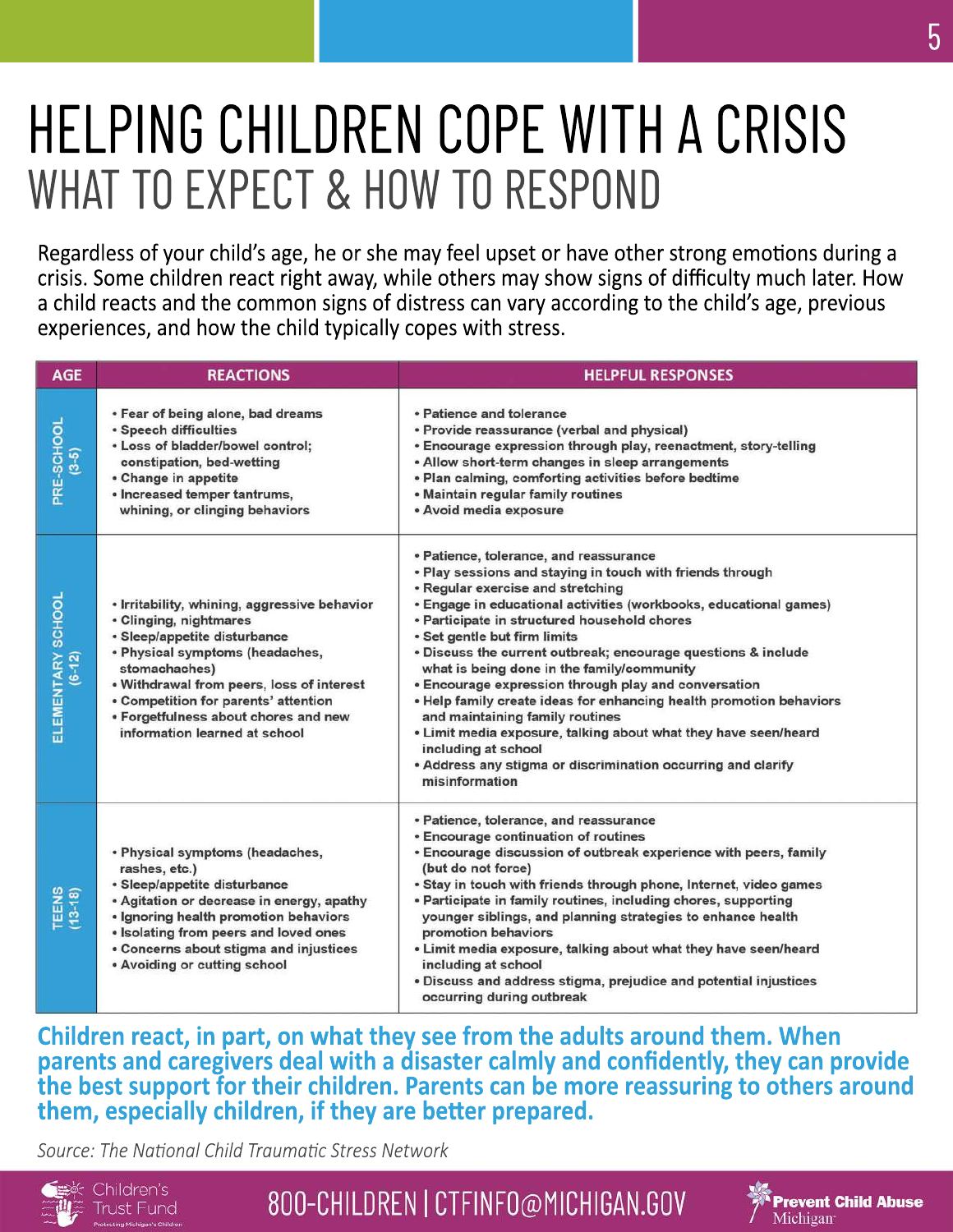# HELPING CHILDREN COPE WITH STRESS TALKING THROUGH A CRISIS

Communication is key during a crisis. While it may seem safer to shelter children from stressful information, you can actually help them feel more at ease by calmly talking through the situation together. Focus on supporting children by encouraging questions and helping them understand the situation.

### **REMAIN CALM & REASSURING**

Remember that children will react to both what you say and how you say it. They will pick up cues from the conversations you have with them and with others.

Provide comfort and a bit of extra patience.

### **MAKE YOURSELF AVAILABLE TO LISTEN & TALK**

Make time to talk. Be sure children know they can come to you when they have questions.

Encourage them to talk about their feelings and be sure to validate them.

Help them express their feelings through drawing or other activities.

### **BE MINDFUL OF YOUR LANGUAGE**

Give children information that is truthful and appropriate for their age and developmental level. Consider having a separate discussion with young children in order to use language they can understand and to address specific fears or misconceptions they may have.

### **EMPHASIZE YOUR SUPPORT**

Reassure your children that you will take care of any needs they may have.

Check back in with your children on a regular basis or when the situation changes.

Source: The National Child Traumatic Stress Network



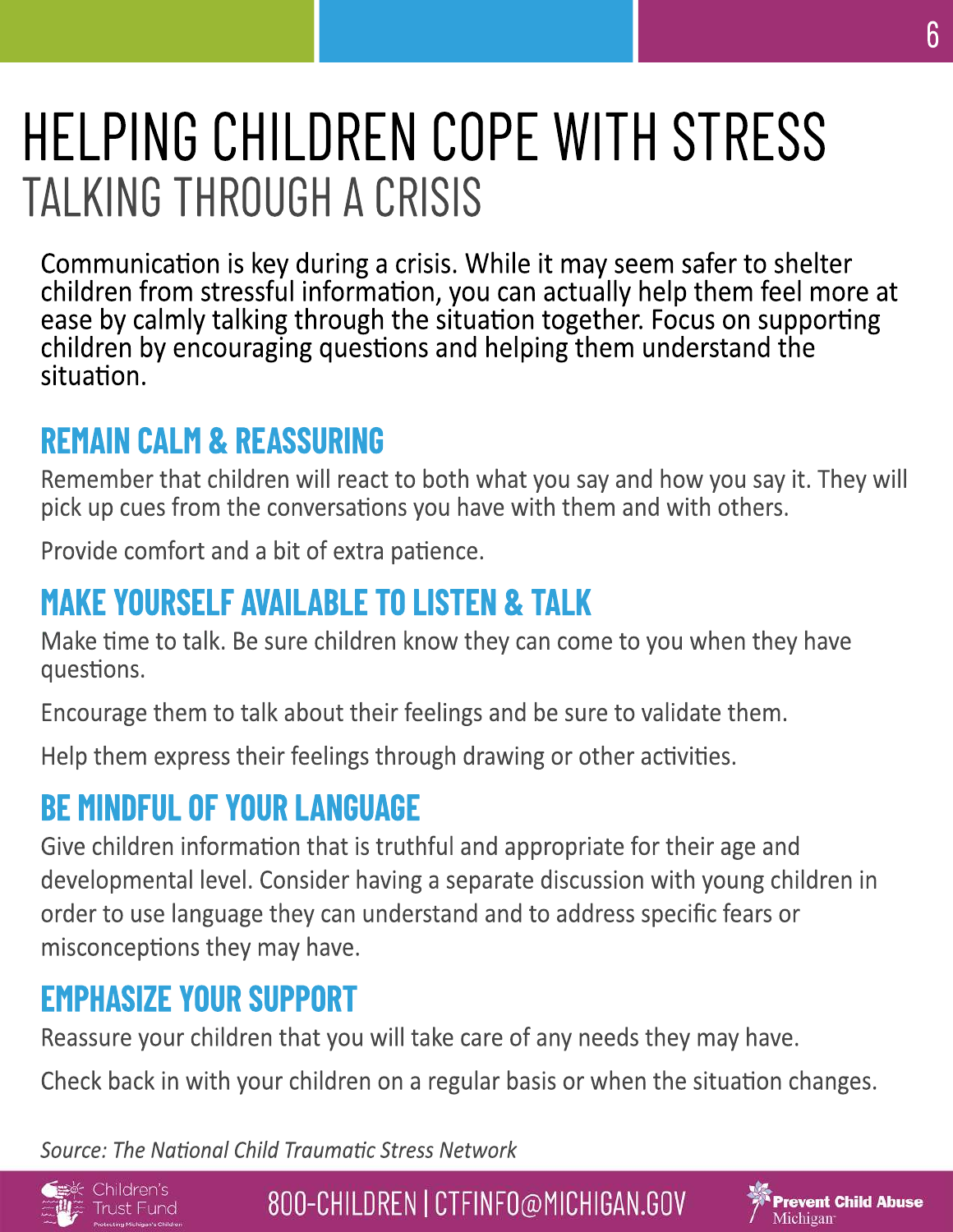## CONNECTING WITH YOUR CHILD CONVERSATION PROMPTS

Being intentional and specific when asking questions will allow you to facilitate meaningful conversation, aiding in your child's development as an individual as well as your growth as a strong, happy, and connected family.

### **TOGETTOKNOWYOURCHILDBETTER**

- What traits do you look for when you're making friends and why?
- What's your favorite thing about yourself?
- What's something that you find embarrassing and why?
- What goal(s) do you have for yourself?

#### **TO ENHANCE FAMILY RELATIONSHIPS**

- What's your favorite thing about your family and why?
- What are some things you've learned from your family?
- If you could make three family rules, what would they be?
- What should we do more of as a family? What do you wish we did less of?
- What do you like best about your siblings? What about your siblings do you find challenging?

#### **TO HELP SHOW GRATITUDE**

- What was the best part about your day and why?
- What are some things you feel grateful for today and why?
- What are some things that you don't need, but you're really happy to have?
- What are some things that are easy to complain about, but can actually be really great?

#### **TO HELP DEVELOP IMAGINATION**

- What's something that makes you excited?
- What do you dream about? What do you wonder?
- If you wrote a book or made a movie, what would it be about?
- If you could have any superpower, what would it be and why?
- What color is the happiest? What color is the angriest? What color is the most excited?

#### **TO DEVELOP EMPATHY**

- How were you able to be kind to someone today?
- How do you think other people feel about the way that you treat them?
- How can you support someone you see who is feeling down, being teased, etc.?
- If you could change one thing about the world, what would it be and why?

#### **TO DEVELOP MENTAL STRENGTH**

- What's your favorite topic/subject to learn about?
- What feeling is the most uncomfortable for you?
- How do you face your fears when you have them?
- Who helps you achieve your goals?





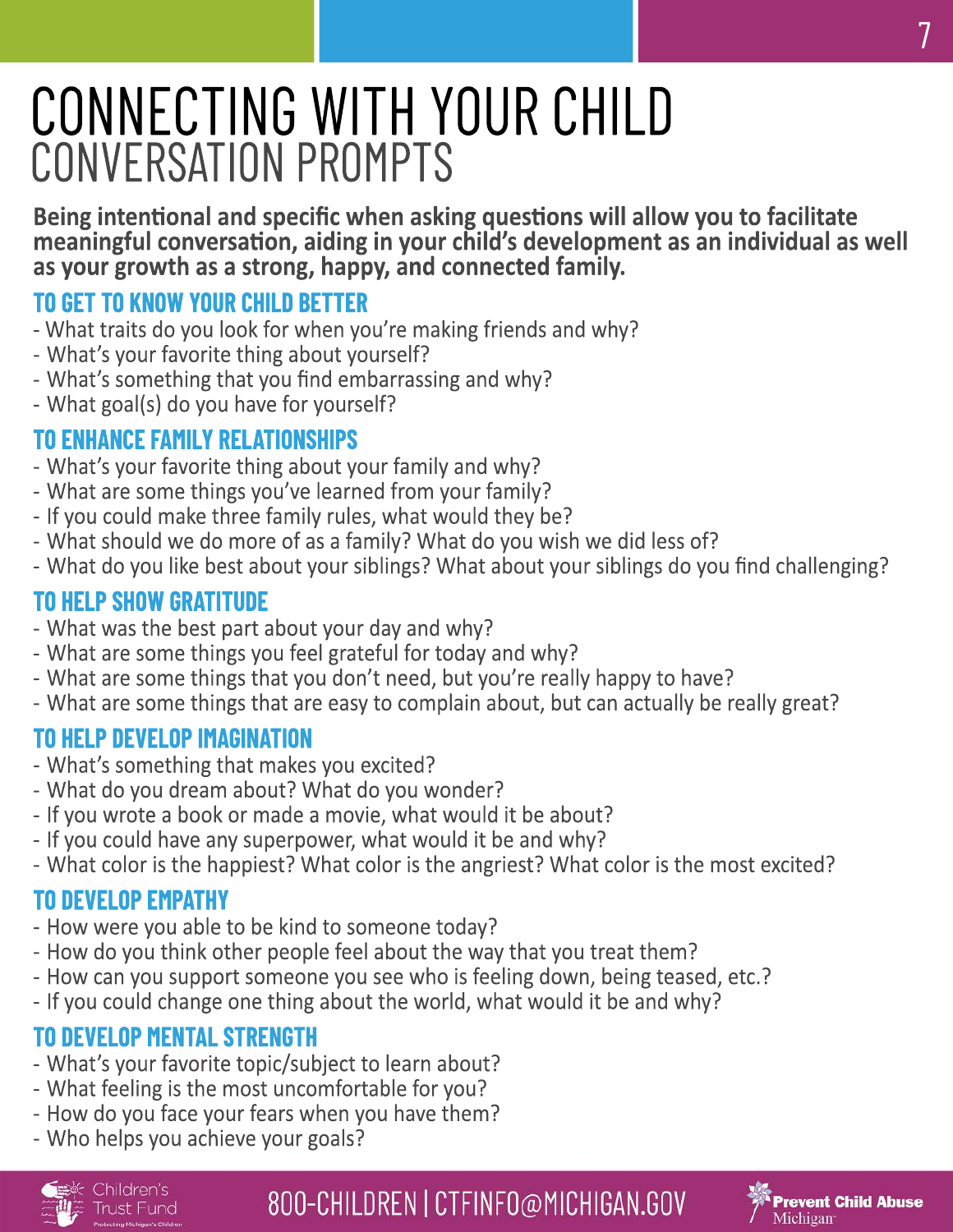# CONNECTING WITH YOUR CHILD **ACTIVITIES TO DO TOGETHER**

Take advantage of this extra time with your children to have fun and engage in creative activities together. Here are some ideas with links to instructions:

### **OUTDOOR ACTIVITIES**

- Organize a scavenger hunt
- Go on an educational nature walk (learn about trees & plants, insects, birds, etc.)
- Create a garden
- Set up an obstacle course

### **INDOOR ACTIVITIES**

- Build a blanket fort
- Throw a dance party (Don't forget to play both of your favorite songs!)
- Put on a fashion show
- Design a Masking Tape Race Track
- DIY memory game
- Learn a magic trick
- Take up yoga
- Write letters to family & friends
- Look through family pictures & home videos
- Make a time capsule
- Bake your favorite treat
- Have a Career Day- ask your child what they want to be when they grow up and spend the day learning about the profession

### **ARTS & CRAFTS**

- Make a thumb print family tree while learning about family history
- Finger Paint
- Make instruments out of recyclables
- Learn origami
- Create window art

Trust Fund

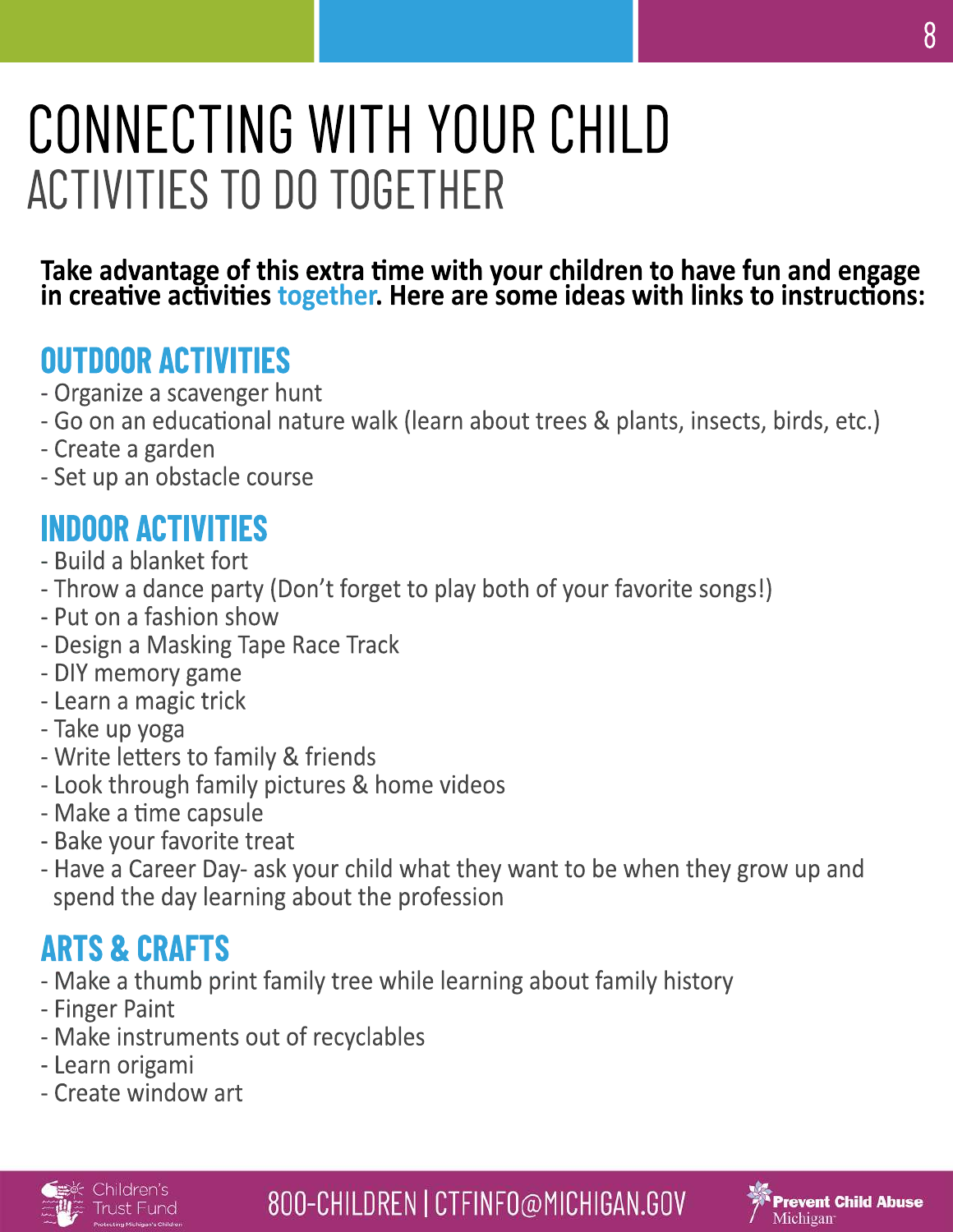# **NAVIGATING A CRISIS** WHILE PARENTING CHILDREN WITH SPECIAL NEEDS

Plotting a course through a crisis is a trying experience for all. Caregivers supporting individuals with autism during stressful times face extra challenges. These 7 strategies and the associated resources and examples will allow individuals with autism to better understand stressful situations cope with the many changes associated with crises, and practice communication, social, and adaptive skills that may reduce some of the trials during uncertain times.

### **SUPPORT UNDERSTANDING**

Describe new situations using concrete language and terms. Avoid flowery or abstract phrasing.

Use a social narrative, a story that clarifies a situation and possible responses through modified text, photos, or the use of technology. Click here for examples.

Provide visual supports to offer guidance on situation specific actions and behaviors.

### OFFER OPPORTUNITIES FOR EXPRESSION

Consider providing multiple opportunities for family members to express their feelings as they are able—through family and individual discussions, writing activities, movie making, or play.

Feelings and needs may be communicated through alternate forms of expression such as the use of augmentative and alternative communication (e.g. iPad, pictures), listening or playing music, dance, yoga, and various visual art forms.

### **PRIORITIZE COPING AND CALMING SKILLS**

Ideally, individuals with autism have some coping and calming strategies in their repertoire of skills to access with support during their most anxious times.

These may include rocking in a rocking chair, listening to music on headphones, deep breathing, watching a preferred video clip, brief periods of vigorous exercise, or accessing a favorite activity or material.

If coping or calming strategies are not yet part of the routine, caregivers can prioritize the teaching of these skills during this time of uncertainty.

Source: UNC Frank Porter Graham Child Development Institute Autism Team





9

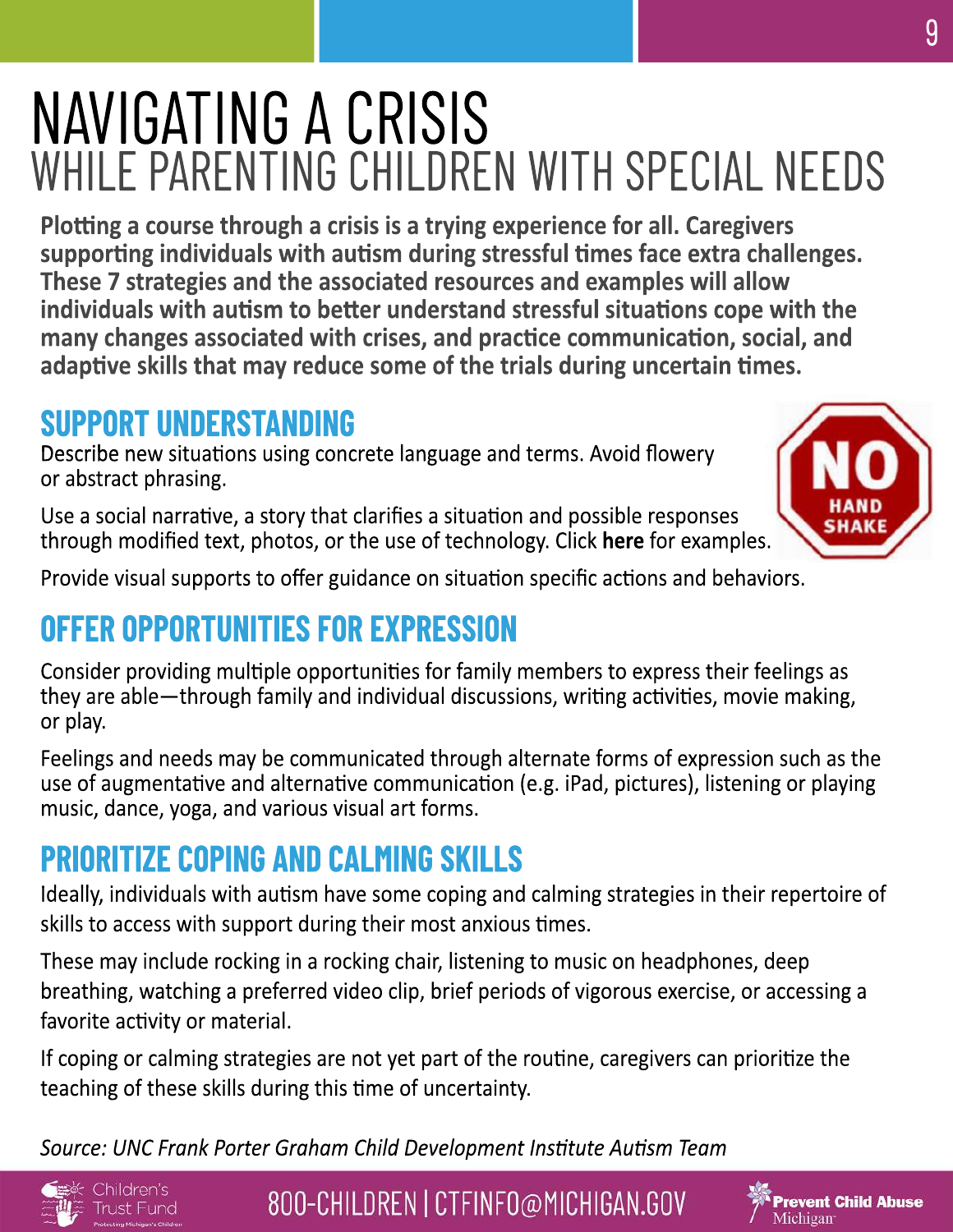### NAVIGATING A CRISIS WHILE PARENTING CHILDREN WITH SPECIAL NEEDS **MAINTAIN ROUTINES**

Sleep/wake routines: Maintaining physical health is key for all family members and ensuring proper sleep is an important contributor. Sleep disturbances are more common in individuals with autism, thus extra attention may be required to support good sleep hygiene and maintain bedtime and waking routines.

Household chores/daily living skills: Taking part in structured household chores and routines is a recommended strategy to support children and young adults coping with stress related to change.

Expanding the use of a visual schedule, and using one more regularly throughout the day, may help facilitate participation in activities at home and reduce anxiety.

### **BUILD NEW ROUTINES**

Transition off screens. Establishing a clear, consistent, and concrete routine for this transition can better prepare the individual for the coming transition and offer support throughout.

Offer choices. In a time of crisis, when most people feel like so much is out of their control, providing choices can increase a sense of autonomy and motivation. Creating regular opportunities across the day where family members have a voice about what happens and when it happens can serve as an effective anxiety reducing strategy and a communication tool.

### **FOSTER CONNECTIONS**

Caregivers may need to check in to ensure social contact is continuing via text or direct messaging, and/or build in opportunities for daily social contact with family, friends, neighbors, teachers, or others. Scheduling time to connect with others via online platforms to attend religious services, play chess, participate in socially engaged gaming, complete online schoolwork, or virtually volunteer are ways to promote social interaction..

### **BE AWARE OF CHANGING BEHAVIORS**

Individuals with autism may not be able to verbally express their fear, frustration, and anxiety about the many changes and/or their health, so these expressions may be demonstrated through other means. Caregivers should be aware of the behavior of individuals with autism during uncertain times and be alert for signs of anxiety and depression. These may include a change in sleeping or eating patterns, increases in repetitive behaviors, excessive worry or rumination, increased agitation or irritability, or decreases in self-care.

Source: UNC Frank Porter Graham Child Development Institute Autism Team